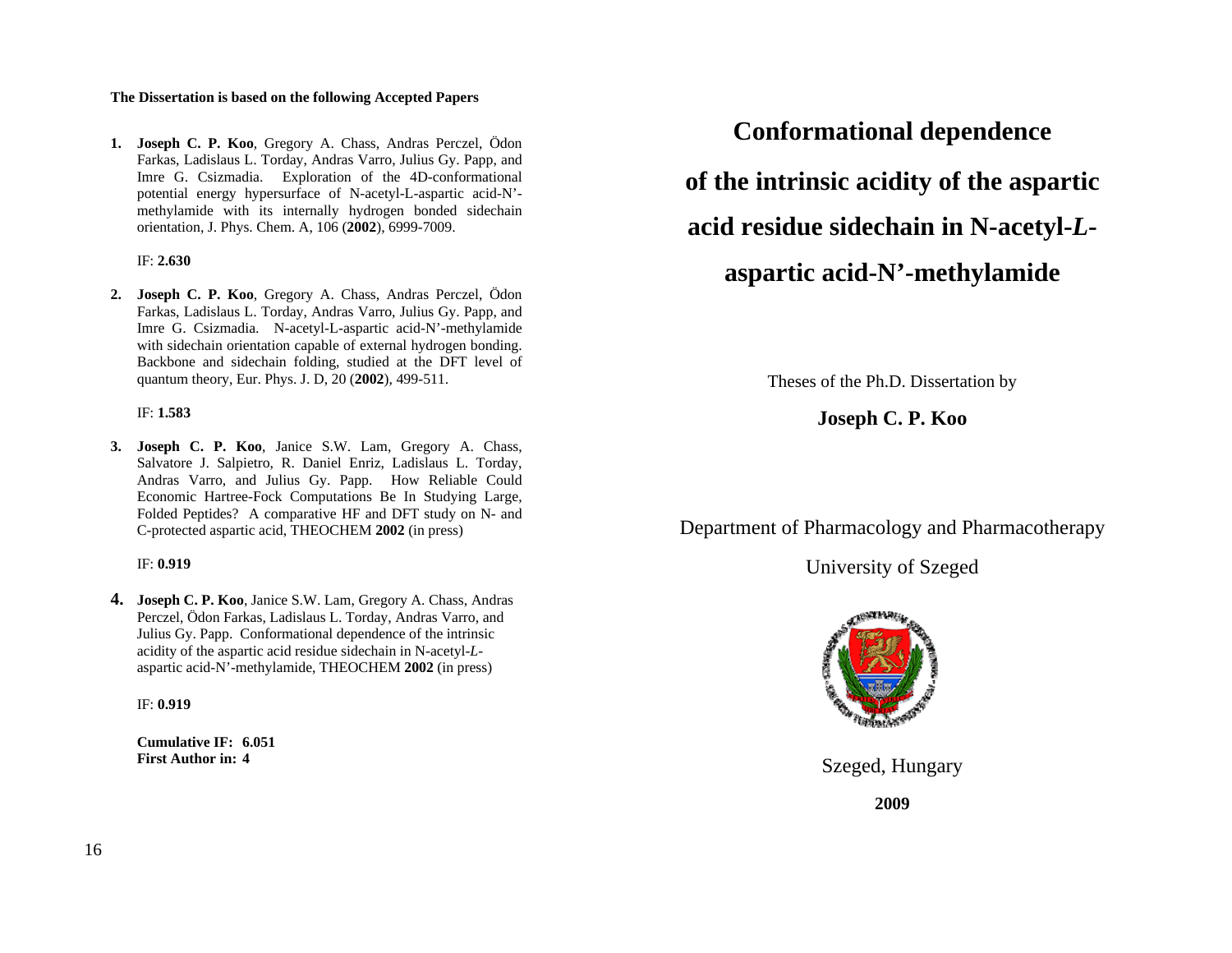## **ABSTRACT**

2

Conformational analysis has been carried out on the *endo* and *exo* forms of the carboxylic acid-containing sidechain of the aspartic acid residues as well as on their deprotonated form, the aspartate residue. Unexpected  $\alpha_L$ and  $\varepsilon_L$  conformations were found in the cases of the aspartic acid residue. For the aspartate residue three conformers were located in the  $\alpha_L$ conformation, one of which was the global minimum.



It seems that the aspartic acid residue would rather change conformation to the favourable backbone structures ( $\gamma_L$ ,  $\beta_L$ ,  $\alpha_L$ ,  $\alpha_D$ ) before it would undergo deprotonation. A conformer of the aspartic acid residue in anyone of the  $\delta_L$ ,  $\varepsilon_L$ ,  $\gamma_D$ ,  $\delta_D$ , and  $\varepsilon_D$  backbone conformations would migrate to one of its nearest neighbours by changing either the  $\phi$  or the ψ torsional angle prior to deprotonation.



Deprotonation Scheme of Aspartic Acid Residue to Aspartate Ion



## **ACKNOWLEDGEMENTS**

The author wishes to acknowledge the encouragement and moral support of Dr. Julius Gy. Papp, Ms. Janice S. W. Lam, Dr. Gregory A. Chass, Dr. Ladislaus L. Torday, and Dr. Imre G. Csizmadia during this research as well as during the preparation of this dissertation.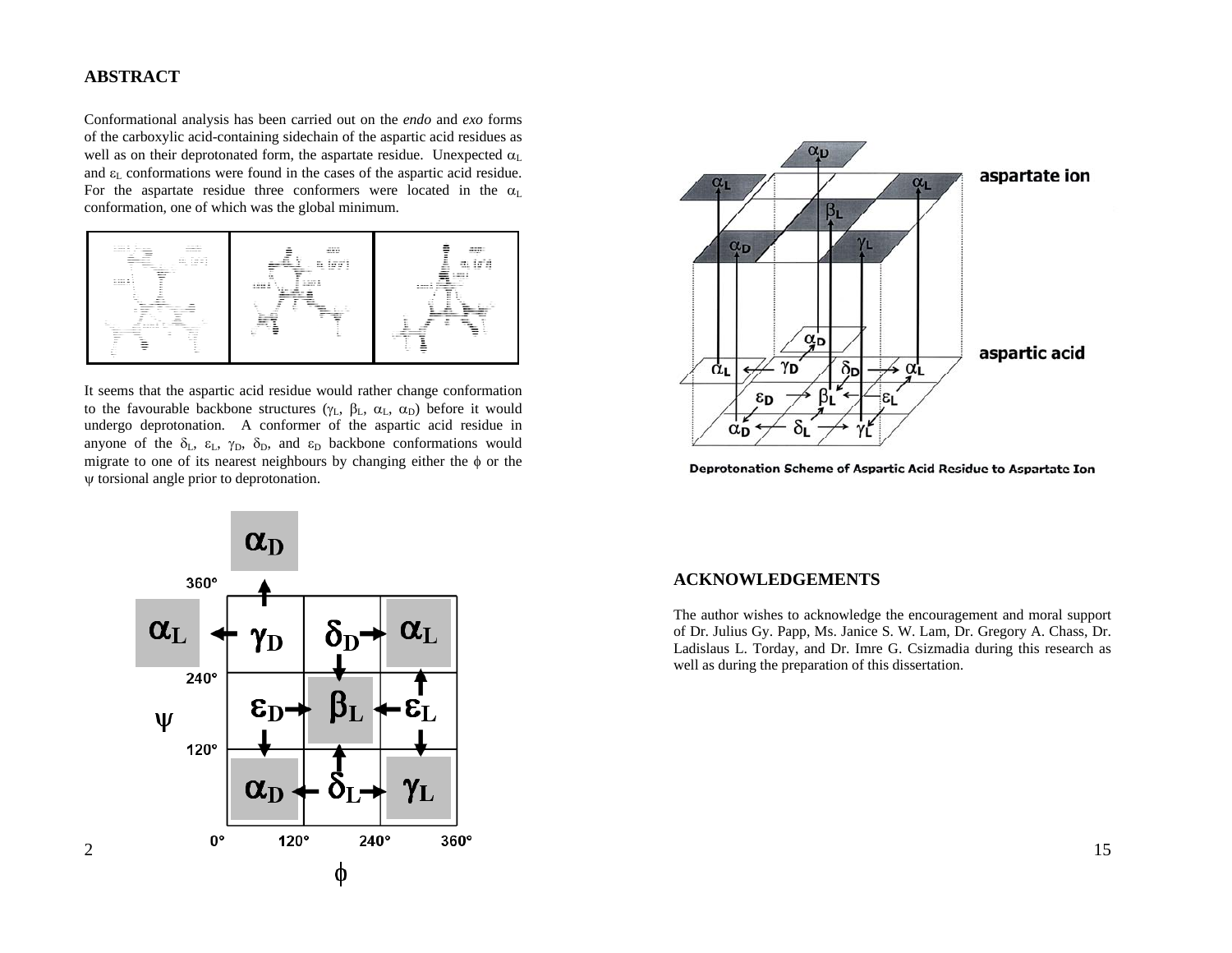

#### *Thesis #10*

I have determined that the seven stable conformers which exist for **N**acetyl-L-aspartate- $\mathbf{N}'$ -methylamide have their minima located in the  $\gamma_L$ ,  $\beta_L$ ,  $\alpha_L$ , and  $\alpha_D$  backbone conformations. The aspartic acid residue would change its conformation to the favourable backbone structures ( $\gamma_L$ ,  $\beta_L$ ,  $\alpha_L$ ,  $\alpha_D$ ) before it would undergo deprotonation. In this case, a conformer of the aspartic acid residue in the  $\delta_L$ ,  $\varepsilon_L$ ,  $\gamma_D$ ,  $\delta_D$ , and  $\varepsilon_D$  backbone conformations (where no stable conformers could be found for the aspartate residue) would migrate to one of its nearest neighbours ( $\gamma_L$ ,  $\beta_L$ ,  $\alpha_L$ , or  $\alpha_D$ ) by changing either the  $\phi$  or the  $\psi$  torsional angle.



## *1. Introduction*

#### *1.1 Biological Background*

Recently, many mutational studies were performed on receptors and channels in the biological systems. Among these investigations were reports that aspartic acid, or aspartate, is crucial in the selectivity and regulation of ion channel selectivity, ligand binding, as well as the functionality of a receptor protein.

For instance, it was reported that an aspartic acid site in the inositol 1,4,5 trisphosphate receptor is important in controlling  $Ca^{2+}$  selectivity. Also, an aspartate-rich region in the calsequestrin  $Ca^{2+}$  binding protein was found to be important in a receptor-mediated  $Ca^{2+}$  release process by acting as a direct binding site for  $Ca^{2+}$ . In another study, point mutations of the aspartate residue was also found to abolish  $Ca^{2+}$  permeation in the epithelial  $Ca^{2+}$  channel, causing the channel to be non-functional. Mutations in two aspartate regions of the human immunodeficiency virus-1 (HIV-1) *chemokine coreceptor CXCR4* were even found to be able to reduce HIV-1 entry into host cells. In these cases, the sidechain and backbone geometry of the aspartate residue will result in the formation of various stabilizing forces that may affect the binding affinity or function of proteins and receptors. The aspartate residue is also a key amino acid in many clinical studies involving probing assays, aging, cerebral injury, and enzyme activities, just to name a few.

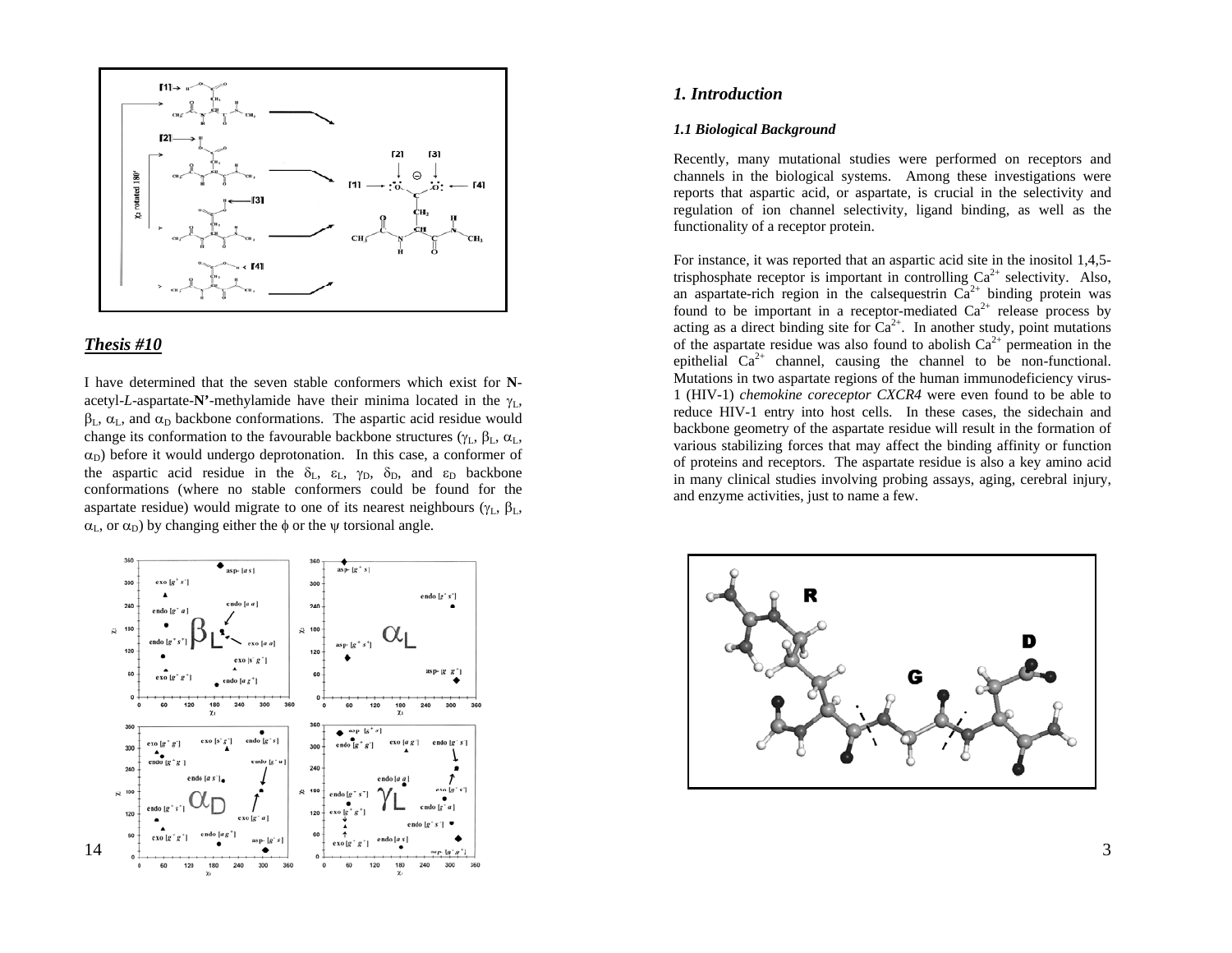Perhaps one of its most important associations with medicine, however, lies in its connection with the RGD tripeptide. The arginine (R)-glycine (G)-aspartic acid (D) tripeptide has been intensively studied in molecular biology and medical genetics. It was shown to improve gene delivery efficiency and expand the tropism of gene-delivering vectors, and increase a drug's oral bioavailability in a body system. By studying the three dimensional molecular preferences for the aspartate residue, insights may be gained in the RGD's binding affinity and geometric characteristics. Since computational molecular modeling of molecules is an area of high interest in recent years in drug designs, *ab initio* studies on amino acids such as the aspartate residue may deem beneficial in the pharmaceutical industry; especially when exploring binding affinity or selectivity of a target receptor. In this work, all possible sidechain (SC) and backbone (BB) conformers that may exist for the aspartic acid residue were reported, using **N**-acetyl-*L*-aspartic acid-**N'**-methylamide, as well as that of its deprotonated form, as peptide models. In addition, the deprotonation and protonation preferences for the aspartate residue will be explored. The deprotonation and protonation characteristics of this aspartate will decide the various inter- and intra-residual and intermolecular hydrogen interactions that may result. In turn, these forces may directly govern the binding patterns of ligands to aspartate sites in receptors and proteins.

#### *1.2 Conformational Background*

**N**-acetyl-*L*-aspartate-**N'**-methylamide is the deprotonated form of either the *endo* or the *exo* form of **N**-acetyl-*L*-aspartic acid-**N'**-methylamide. In general, all conformations of an amino acid residue of this complexity may be characterized by at least four torsional angles:  $\phi$ ,  $\psi$ ,  $\chi_1$ , and  $\chi_2$ , leading to a potential energy hypersurface (PEHS) consisting of four independent variables (4D) [1]:

$$
E = E(\phi, \psi, \chi_1, \chi_2) \tag{1}
$$





## *Thesis #9*

I have determined the deprotonation patterns of both *endo* and *exo* forms of **N**-acetyl-*L*-aspartic acid-**N'**-methylamide as well as the protonation patterns of **N**-acetyl-*L*-aspartate-**N'**-methylamide.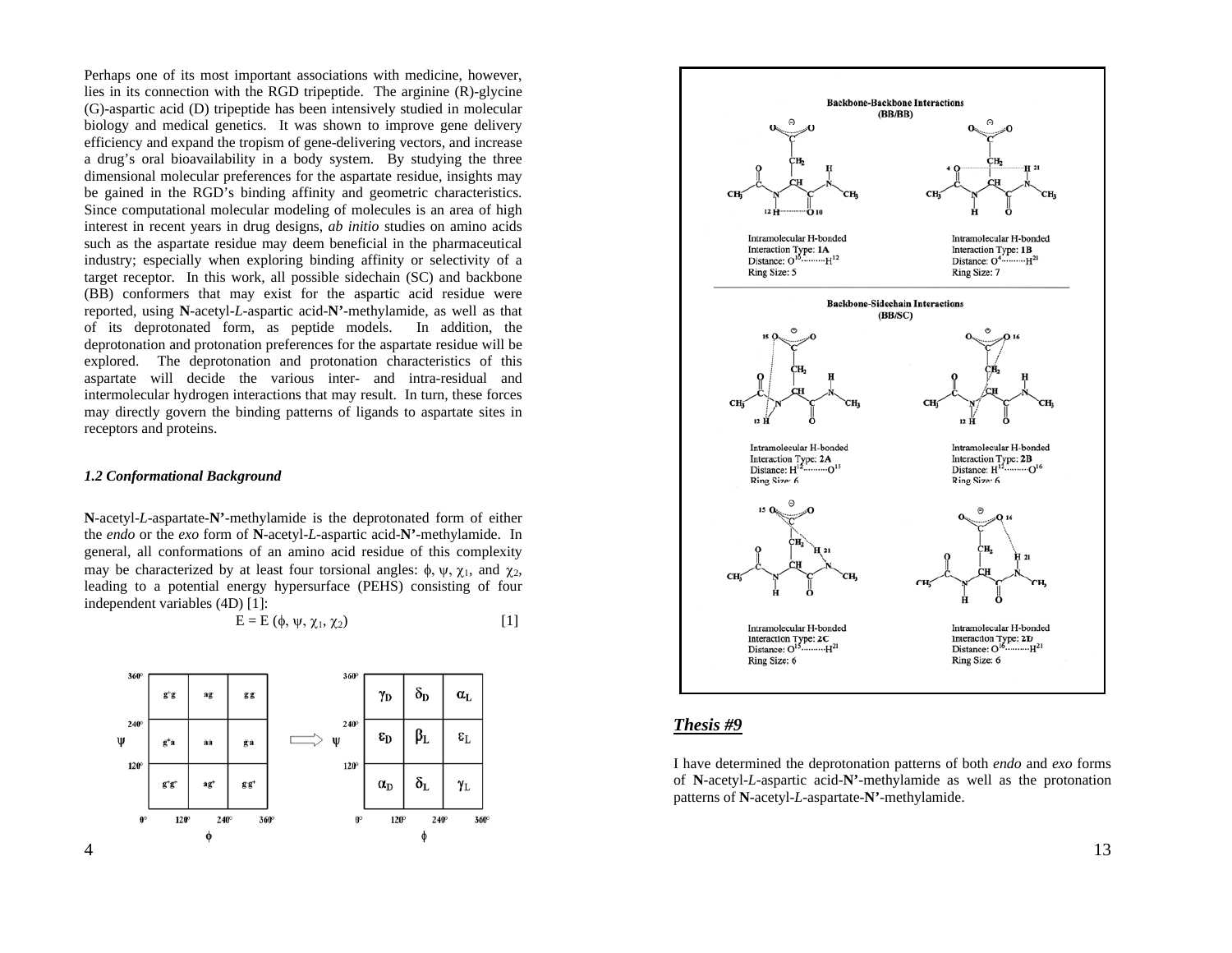

## *Thesis #8*

I have determined that there is a total of two backbone-backbone (N-H·······O=C) and four backbone-sidechain (N-H········O-C) hydrogen bond interactions for **N**-acetyl-*L*-aspartate-**N'**-methylamide. Each of the seven conformers found for the aspartate residue has at least one type of hydrogen bond interaction, suggesting that hydrogen bonding may be an important stabilizing force for the overall molecular geometry of the molecule. In addition, the aspartate residue's ability to form hydrogen bonds may be important during ligand binding or ligand recognition by a cell receptor.

In turn, the 4D PEHS can be separated into two distinctive 2D potential energy surfaces (PESs):

$$
E = E(\phi, \psi)
$$
 [2]

$$
E = E(\chi_1, \chi_2) \tag{3}
$$

Here, equation [2] denotes the 2D PES for backbone torsional angles (Ramachandran surface) while equation [3] denotes the 2D PES for sidechain dihedral angles. Hence, for **N**-acetyl-*L*-aspartate-**N'** methylamide, both backbone and sidechain torsional angles need to be discussed in relation to the overall PEHS so as to describe the molecular geometry of the aspartate residue.



The sidechain of the aspartic acid residue can be modeled by propionic acid (CH<sub>3</sub>-CH<sub>2</sub>-COOH). When  $\chi_3 = 180^\circ$ , the aspartic acid residue is capable of sidechain-sidechain (SC/SC) internal hydrogen bonding and it is considered to be in an *endo* orientation. When  $\gamma_3 = 0^\circ$ , the SC/SC interaction no longer exists and the aspartic acid sidechain is free to participate in external interactions, such as sidechain-backbone (SC/BB) hydrogen bonding. In this case, the aspartic acid residue is considered to be in *exo* orientation. Unlike aspartic acid, there are no *endo* or *exo* orientations in describing the sidechain characteristic of **N**acetyl-*L*-aspartate-**N'**-methylamide. The aspartate anion sidechain can be modeled by propionate  $(CH_3-CH_2-COO^-)$  where the  $\alpha$ -carbon on the aspartate is represented by CH<sub>3</sub>.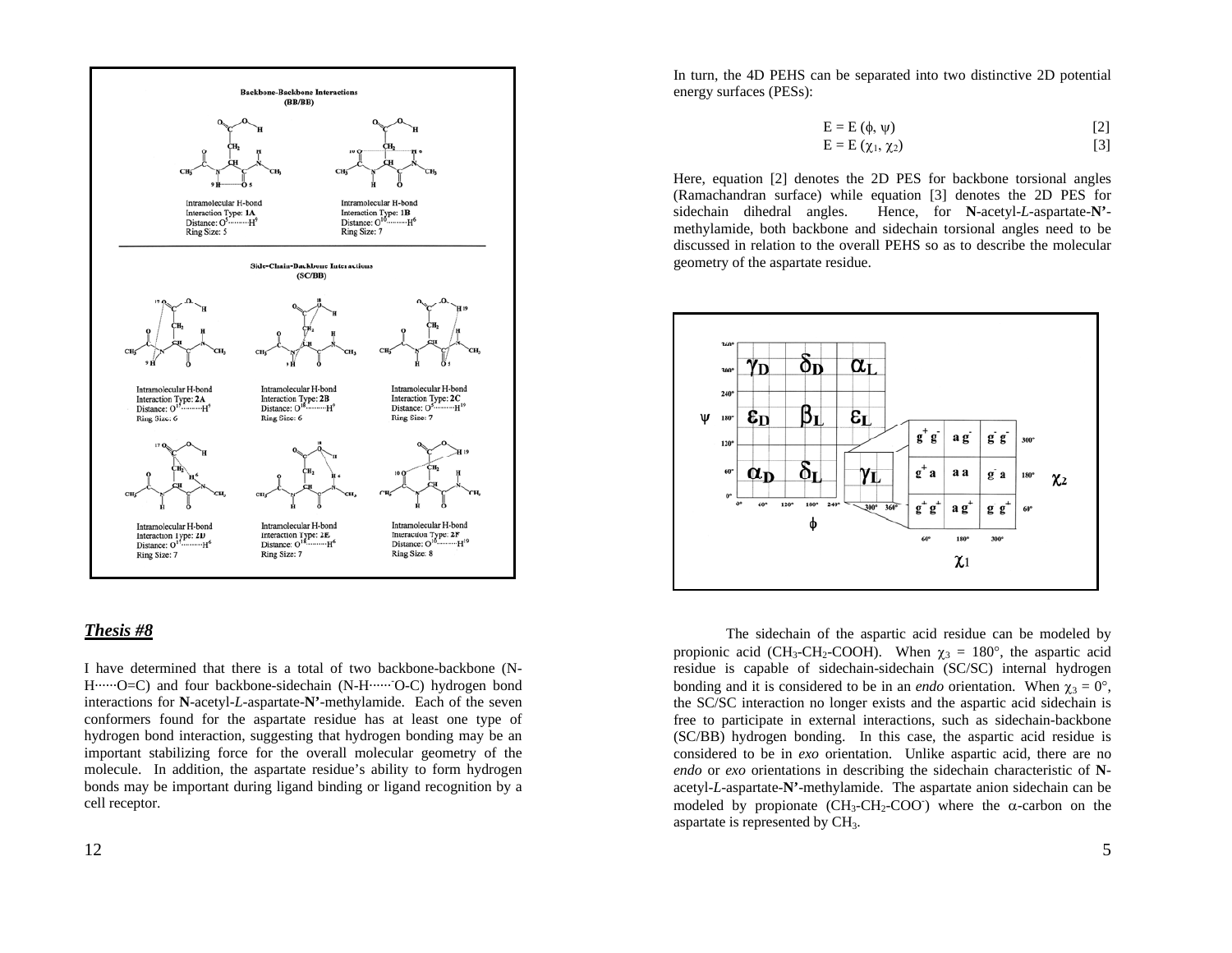Here, the carboxylate sidechain of aspartate may exhibit an asymmetric vibrational oscillation about its two C—O bonds, where one bond may be longer, shorter, or of equal length with respect to the other.

It is interesting to explore the protonation preference for the aspartate anion. Depending on where on the carboxylate sidechain it is protonated, an aspartate anion will transform into the *endo* or *exo* form of its aspartic acid sidechain counterpart. At the end, there could be two *endo* and two *exo* protonation location. Hence, we propose a protonation model for **N**acetyl-*L*-aspartate-**N'**-methylamide where the H atom will protonate each conformer of the aspartate residue at a maximum of four locations. The two possible *endo* protonated forms differ from one another by a  $\chi_2$ rotation of 180°. Likewise, the two possible *exo* protonated forms differ from one another also by a  $\chi_2$  rotation of 180°. The geometric preference of the aspartate residue will be compared against those of its protonated forms, the *endo* and *exo* conformers of aspartic acid.





## *Thesis #7*

I have determined that there is a total of two backbone-backbone (N-H·······O=C) and five sidechain-backbone (N-H·······O=C; N-H·······OH) hydrogen interactions found for the *exo* form of **N**-acetyl-*L*-aspartic acid-**N'**-methylamide at the B3LYP/6-31G(d) level of theory. Of the possible six sidechain-backbone hydrogen interactions, only five existed for *exo* form of **N**-acetyl-*L*-aspartic acid-**N'**-methylamide.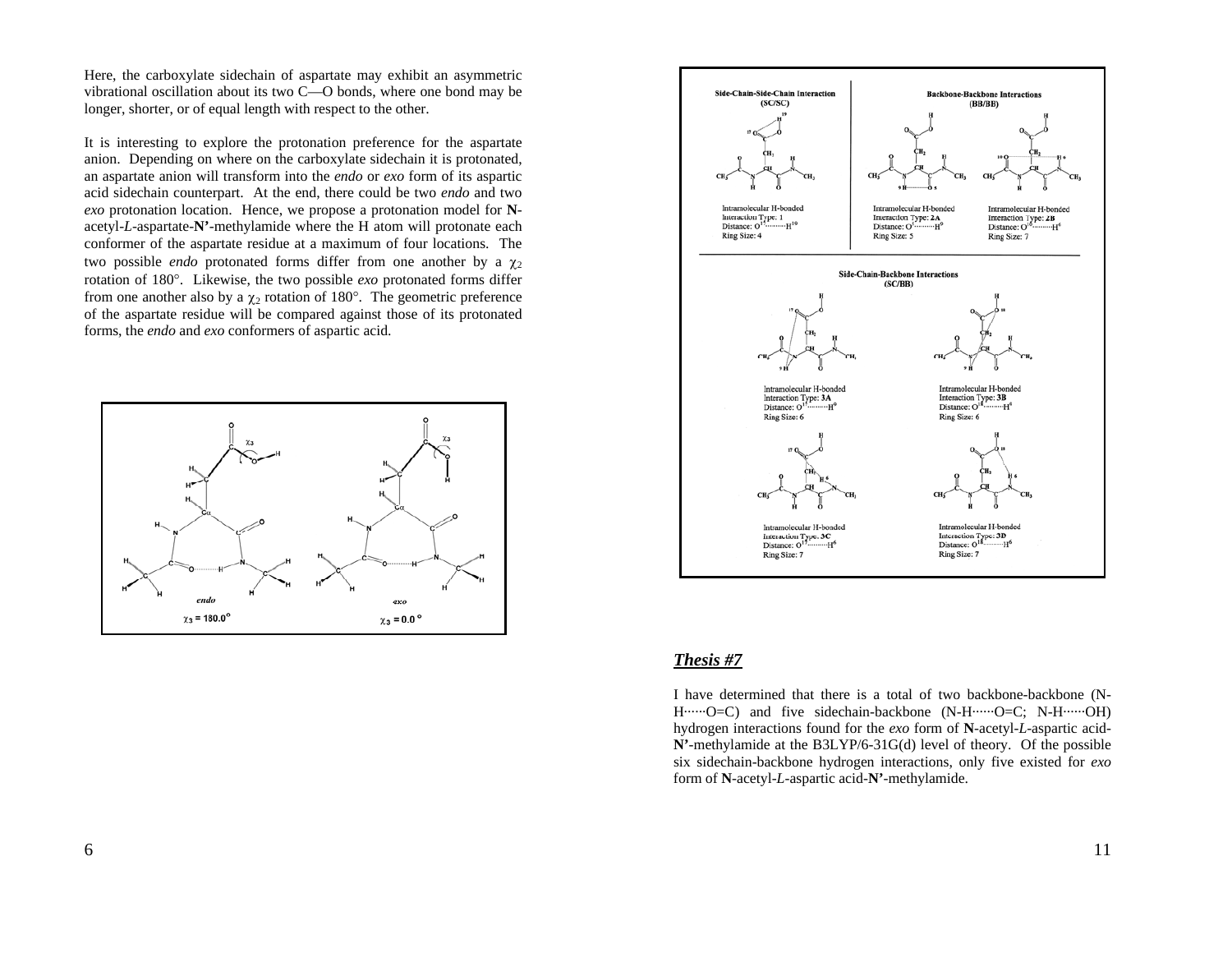## *Thesis #5*

I have determined that a correlating trend exists between hydrogen bond distances and ring sizes of the *exo* form of **N**-acetyl-*L*-aspartic acid-**N'** methylamide at the B3LYP/6-31G(d) level of theory; where the shorter the hydrogen bond distance, the larger the ring size. This correlation has an overall least square value of  $R^2 = 0.998$  and the overall equation representing this trend is Distance  $= -0.1339$  (RS)  $+ 2.3026$ .



### *Thesis#6*

I have determined that there exist a sidechain-sidechain hydrogen interaction (O-H······O=C) in all stable conformers found for the *endo* form of **N**-acetyl-*L*-aspartic acid-**N'**-methylamide at the B3LYP/6-31G(d) level of theory. In addition, there is a total of two backbone-backbone (N-H·······O=C) and four sidechain-backbone (N-H·······O=C; N-H·······OH) hydrogen interactions found for the *endo* form of **N**-acetyl-*L*-aspartic acid-**N'**-methylamide.

### *3. AIM OF STUDY*

In order to study the respective protonation or deprotonation patterns of the aspartate residue and the aspartic acid, **N**-acetyl-*L*-aspartate-**N'** methylamide, along with its protonated forms, the *endo* and the *exo* forms of **N**-acetyl-*L*-aspartic acid-**N'**-methylamide, need to be thoroughly examined.



Shown at the bottom of the diagram are the protonated *endo* and *exo* forms of the aspartic acid residue; shown at the top of the diagram is the deprotonated aspartate ion.

## *4. METHOD*

Geometric optimizations were performed on all possible sidechain conformers of the *endo* and *exo* forms of aspartic acid residue as well as on the aspartate molecule. All computations were carried out using Gaussian 94 and Gaussian 98 program system. Every molecular structure was first computed at the RHF/3-21G level of theory. Subsequently, geometric optimizations were performed on converged structures at the  $RHF/6-31G(d)$  and B3LYP/6-31G(d) levels of theory.